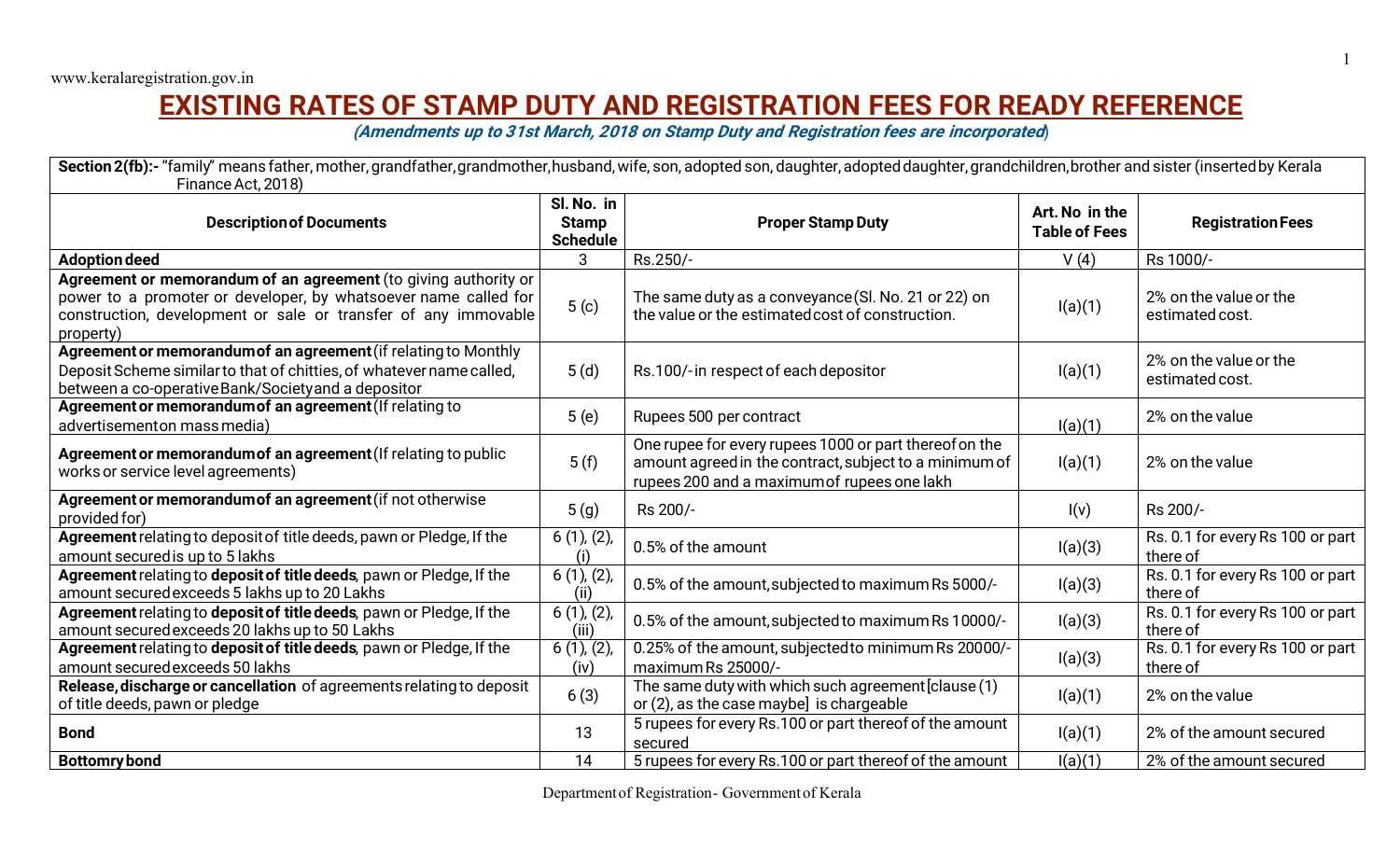|                                                                                                                                                                                                                                                                      |          | secured                                                                                                                                          |                                                                         |                                                                 |
|----------------------------------------------------------------------------------------------------------------------------------------------------------------------------------------------------------------------------------------------------------------------|----------|--------------------------------------------------------------------------------------------------------------------------------------------------|-------------------------------------------------------------------------|-----------------------------------------------------------------|
| Cancellation deed of a previously executed deed (if attested and not<br>otherwise provided for)                                                                                                                                                                      | 15       | Five hundred rupees                                                                                                                              | I(u)                                                                    | Rs.200/-                                                        |
| Certificate of sale - granted to the purchaser of any property sold by<br>public auction by a Civil or Revenue Court or by the Govt., Collector or<br>other Revenue Officer                                                                                          | 16       | The same duty as a conveyance (Sl. No. 21 or 22) for<br>consideration equal to purchase money.                                                   | I(a)(1)                                                                 | 2% (for registration only)<br>No fee for filing in file volume  |
| <b>Filing chitty agreement (Variola)</b>                                                                                                                                                                                                                             | 19       | Rs.50/-for every Rs.1000/-or part of<br>the total amount subscribed                                                                              | <b>Kerala Chitty</b><br><b>Rules 2012 -</b><br>rule 44<br>(appendix II) | Rs.10/-                                                         |
| <b>Conveyance 21</b> (SALE DEED) - ( property situated within panchayath<br>area)                                                                                                                                                                                    | 21(i)    | 8 rupees for every Rs.100 or part thereof of the fair<br>value or value of consideration whichever is higher                                     | I(a)1                                                                   | 2% of the fair value or<br>consideration whichever is<br>higher |
| Conveyance-21- panchayath area - (in respect of whole or a portion<br>of a property involved in the previous conveyance, when executed<br>within a period of three months from the date of registration of such<br>previous conveyance)                              | 21 (ii)  | Two times the stamp duty paid in respect of previous<br>conveyance deed or the stamp duty payable under 21(i),<br>whichever is higher.           | I(a)1                                                                   | ---- do----                                                     |
| Conveyance $-21$ -panchayatharea $-$ (in respect of whole or a portion<br>of a property involved in the previous conveyance, when executed<br>after three months and before six months from the date of<br>registration of such previous conveyance.)                | 21(iii)  | One and half times the stamp duty paid in respect of<br>previous conveyance deed or the stamp duty payable<br>under 21 (i), whichever is higher. | I(a)1                                                                   | ---- do----                                                     |
| Conveyance - 22 (SALE DEED) (property situated within the areas of<br>Municipalities/Townships/Cantonments)                                                                                                                                                          | 22(i)    | 8 rupees for every Rs.100 or part thereof of the fair<br>value or value of consideration whichever is higher                                     | I(a)1                                                                   | ---- do----                                                     |
| Conveyance-22- municipalities/townships/cantonments-(in<br>respect of whole or a portion of a property involved in the previous<br>conveyance, when executed within a period of three months from<br>the date of registration of such previous conveyance.)          | 22 (ii)  | Two times the stamp duty paid in respect of previous<br>conveyance deed or the stamp duty payable under 22<br>(i), whichever is higher.          | I(a)1                                                                   | ––– do–––                                                       |
| Conveyance-22- municipalities/townships/cantonments-(in<br>respect of whole or a portion of a property involved in the previous<br>conveyance, when executed after three months and before six<br>months from the date of registration of such previous conveyance.) | 22 (iii) | One and half times the stamp duty paid in respect of<br>previous conveyance deed or the stamp duty payable<br>under 22 (i), whichever is higher. | I(a)1                                                                   | ---- do----                                                     |
| Conveyance-22-(property situated within Corporation Area)                                                                                                                                                                                                            | 22(iv)   | 8 rupees for every Rs.100 or part thereof of the fair<br>value or value of consideration whichever is higher                                     | I(a)1                                                                   | ---- do----                                                     |
| Conveyance-22- Corporations-(in respect of whole or a portion of a<br>property involved in the previous conveyance, when executed within<br>a period of three months from the date of registration of such<br>previous conveyance.)                                  | 22(y)    | Two times the stamp duty paid in respect of previous<br>conveyance deed or the stamp duty payable under 22<br>(iv), whichever is higher.         | I(a)1                                                                   | ---- do----                                                     |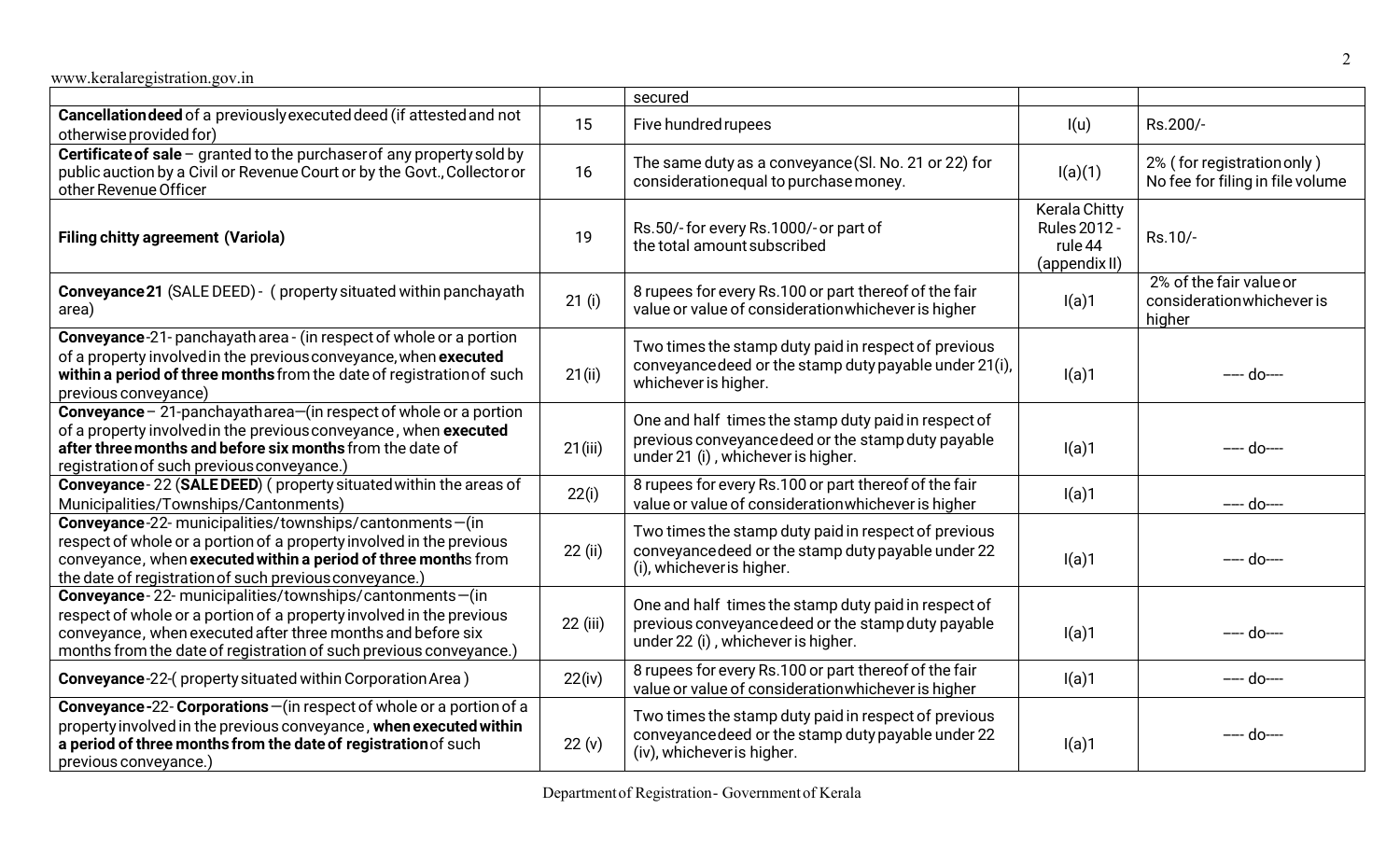| 22 (vi)                                                                                                                                                      | One and half times the stamp duty paid in respect of<br>previous conveyance deed or the stamp duty payable<br>under 22 (iv), whichever is higher.                                                                                            | I(a)1                                                                                                                                                                                                                | ---- do----                                                                                                                                                                                                  |  |  |
|--------------------------------------------------------------------------------------------------------------------------------------------------------------|----------------------------------------------------------------------------------------------------------------------------------------------------------------------------------------------------------------------------------------------|----------------------------------------------------------------------------------------------------------------------------------------------------------------------------------------------------------------------|--------------------------------------------------------------------------------------------------------------------------------------------------------------------------------------------------------------|--|--|
|                                                                                                                                                              |                                                                                                                                                                                                                                              |                                                                                                                                                                                                                      |                                                                                                                                                                                                              |  |  |
|                                                                                                                                                              |                                                                                                                                                                                                                                              |                                                                                                                                                                                                                      |                                                                                                                                                                                                              |  |  |
| 22A                                                                                                                                                          | value of land + value of other immovable properties of<br>the transferor company / aggregate of the market value<br>of shares or other marketable securities/the amount of<br>considerationpaid for such amalgamation whichever is<br>higher | I(a)1, I(c)                                                                                                                                                                                                          | 2% of the value / market value<br>of shares and securities /<br>consideration, on which stamp<br>duty is calculated.                                                                                         |  |  |
| 23                                                                                                                                                           | <b>Fifty rupees</b>                                                                                                                                                                                                                          | XII(1)                                                                                                                                                                                                               | (For first 10 pages -Rs.200/-,<br>every additional page above<br>first 10 pages - Rs. 5/-) for a<br>document                                                                                                 |  |  |
| Exemption-copy of any paper which a public officer is expressly required by law to make or furnish for record in any public office or for any public purpose |                                                                                                                                                                                                                                              |                                                                                                                                                                                                                      |                                                                                                                                                                                                              |  |  |
| 24 (i)                                                                                                                                                       | The same duty payable as is in the original                                                                                                                                                                                                  | $1(r)$ 1                                                                                                                                                                                                             | Rs 200/-                                                                                                                                                                                                     |  |  |
| 24 (ii)                                                                                                                                                      | Rs. 500/-                                                                                                                                                                                                                                    | $1(r)$ 1                                                                                                                                                                                                             | Rs 200/-                                                                                                                                                                                                     |  |  |
| 27                                                                                                                                                           | Rs.500/-                                                                                                                                                                                                                                     | I(v)                                                                                                                                                                                                                 | Rs.200/-                                                                                                                                                                                                     |  |  |
| 29                                                                                                                                                           | the fair value or consideration whichever is higher of<br>the property of the greater value.                                                                                                                                                 | I(a)(1)                                                                                                                                                                                                              | 2% of the fair value or<br>consideration whichever is<br>higher                                                                                                                                              |  |  |
| 31(a)                                                                                                                                                        | Two rupees for every rupees 1000 or part thereof,<br>subject to a minimum of rupees 1000.                                                                                                                                                    | I(a)1 note (viii)                                                                                                                                                                                                    | 1% of the fair value or market<br>value                                                                                                                                                                      |  |  |
| 31(b)                                                                                                                                                        | 8 rupees for every Rs.100 or part thereof of the fair<br>value or value of consideration whichever is higher                                                                                                                                 | I(a)(1)                                                                                                                                                                                                              | 2% of the fair value / market<br>value whichever is higher                                                                                                                                                   |  |  |
| 32                                                                                                                                                           | Same duty as Security bond (No. 50)<br>(5% of amount secured / Maximum Rs. 500/-)                                                                                                                                                            | I(a)1                                                                                                                                                                                                                | 2% of the amount secured                                                                                                                                                                                     |  |  |
| 33(a)                                                                                                                                                        |                                                                                                                                                                                                                                              |                                                                                                                                                                                                                      |                                                                                                                                                                                                              |  |  |
| 33a(i)                                                                                                                                                       | Same duty as Bottomry Bond of whole amount payable                                                                                                                                                                                           | I(d)1(i)                                                                                                                                                                                                             | 2% of whole amount                                                                                                                                                                                           |  |  |
| 33a(ii)                                                                                                                                                      | Same duty as Bottomry Bond for Average Annual Rent                                                                                                                                                                                           | I(d)1(ii)                                                                                                                                                                                                            | 2% of AAR                                                                                                                                                                                                    |  |  |
|                                                                                                                                                              |                                                                                                                                                                                                                                              | conveyance shall be calculated proportionate to the stamp duty paid in the previous conveyance deed.<br>5 rupees for every Rs.100 or part thereof of the fair<br>The same duty as a conveyance (Sl. No. 21 or 22) of | EXPLANATION: The amount of two times or one and half times the stamp duty, as the case maybe, payable with respect to a portion or portions of the whole property involved in the previous<br>As shown below |  |  |

Departmentof Registration- Governmentof Kerala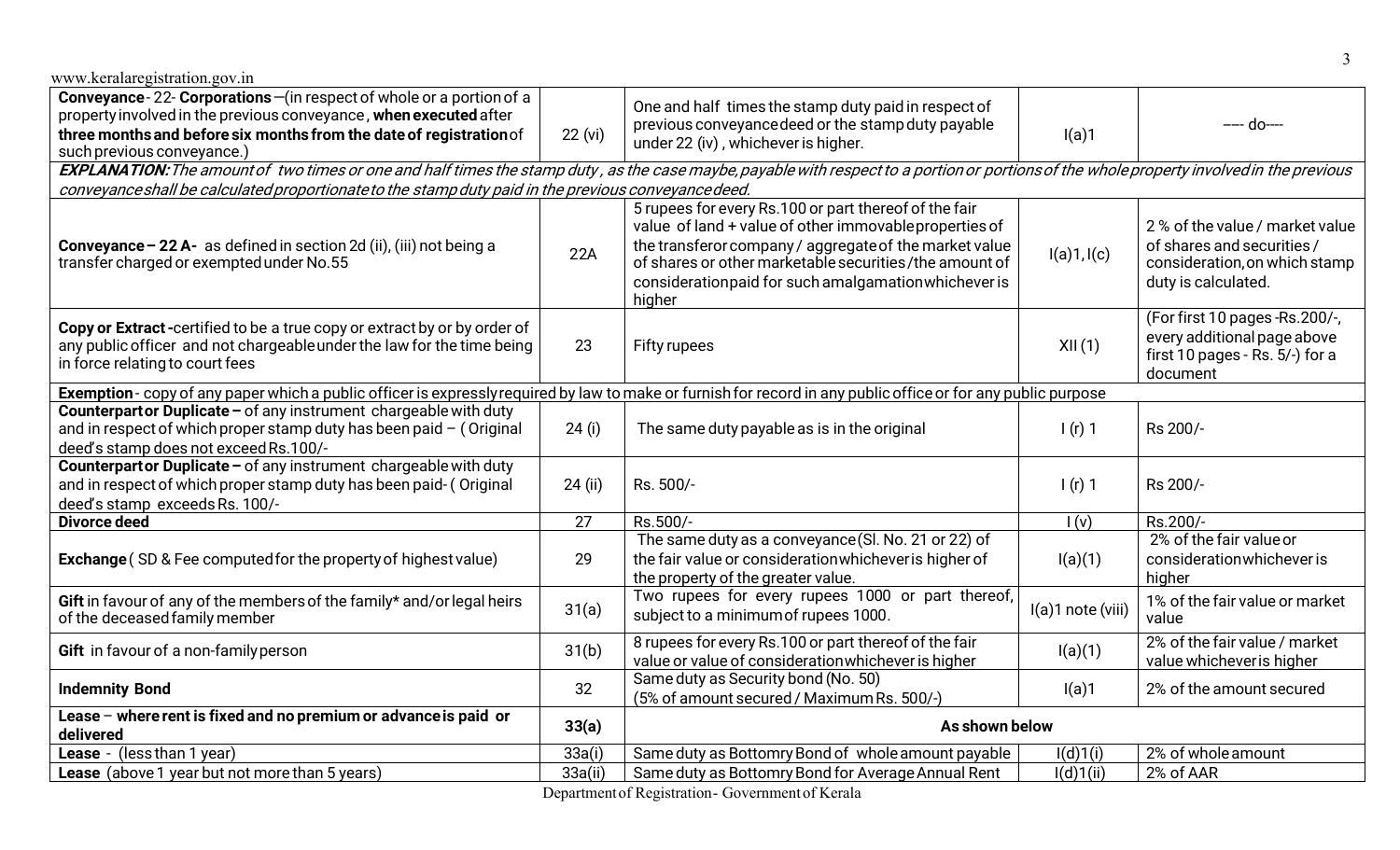|                                                                                                                                                                                                                                                                                                                           |           | (AAR) reserved                                                                                                                                                                                      |                |                                                                                                                        |
|---------------------------------------------------------------------------------------------------------------------------------------------------------------------------------------------------------------------------------------------------------------------------------------------------------------------------|-----------|-----------------------------------------------------------------------------------------------------------------------------------------------------------------------------------------------------|----------------|------------------------------------------------------------------------------------------------------------------------|
| Lease (above 5 year but not more than 10 years)                                                                                                                                                                                                                                                                           | 33a(iii)  | The same duty as conveyance (No.21 or 22) for AAR<br>reserved                                                                                                                                       | I(d)1(ii)      | 2% of AAR                                                                                                              |
| Lease (above 10 year but not more than 20 years)                                                                                                                                                                                                                                                                          | 33a(iv)   | The same duty as conveyance (No.21 or 22) for twice<br>the AAR reserved                                                                                                                             | I(d)1(iii)     | 2% of twice of AAR                                                                                                     |
| Lease (above 20 year but not more than 30 years)                                                                                                                                                                                                                                                                          | 33a(v)    | The same duty as conveyance (No.21 or 22) for thrice<br>AAR reserved                                                                                                                                | I(d)1(iv)      | 2% of thrice of AAR                                                                                                    |
| Lease (above 30 year but not more than 100 years)                                                                                                                                                                                                                                                                         | 33a(vi)   | The same duty as conveyance (No.21 or 22) for four<br>times AAR reserved                                                                                                                            | I(d)1(v)       | 2% of four times of AAR                                                                                                |
| Lease (more than 100 years)                                                                                                                                                                                                                                                                                               | 33a(vii)  | The same duty as conveyance (No.21 or 22) for<br>consideration equal to one-sixth of the whole amount of<br>rents which would be paid for the first fifty years of the<br>lease                     | I(d)1(vi)      | 2% of "one-sixth of the whole<br>amount of the rent" which<br>would be paid for the first fifty<br>years of the lease. |
| Lease (does not purport to be for any definite term)                                                                                                                                                                                                                                                                      | 33a(viii) | The same duty as conveyance (No.21 or 22) for<br>consideration equal to three times the amount or value<br>of the AAR which would be paid for the first ten years if<br>the lease continued so long | I(d)1(vii)     | 2% of AAR which would be<br>paid for the first ten years                                                               |
| LEASE - where the lease is granted for a fine or premium or advance<br>and where no rent is reserved                                                                                                                                                                                                                      | 33(b)     | The same duty as conveyance (No.21 or 22) for<br>consideration equal to the amount of such fine or<br>premium or advance set forth in lease                                                         | I(d)(2)        | 2% of the amount of premium<br>or advance or fine                                                                      |
| LEASE - where the lease is granted for a fine or premium or advance<br>in addition to the rent reserved                                                                                                                                                                                                                   | 33(c)     | The same duty as conveyance (No.21 or 22) for<br>consideration equal to the amount of such fine or<br>premium or advance in addition to the duty payable<br>under $33(a)$                           | I(d)(3)        | 2% of the amount of such fine<br>or premium or advance in<br>addition to the duty payable<br>under $33(a)$             |
| Explanation I. - When a lessee undertakes to pay any recurring charge, such as Government revenues, the landlord's share of cessed or the owner's share of municipal rates or taxes which is by<br>law recoverable from the lessor, the amount so agreed to be paid by the lessee shall be deemed to be part of the rent. |           |                                                                                                                                                                                                     |                |                                                                                                                        |
| Explanation II. - Rent paid in advance shall be deemed to be premium or money advanced within the meaning of this serial number unless it is specifically provided in the lease agreement that<br>the rent paid in advance will be set off towards the last instalment or instalments of rent                             |           |                                                                                                                                                                                                     |                |                                                                                                                        |
| Licence to Let - including agreement to let or sublet                                                                                                                                                                                                                                                                     | 35A       | Same as Lease (No 33)                                                                                                                                                                               |                | Same as lease                                                                                                          |
| Memorandum of association and rules and regulations of a<br>charitable society under Travancore-CochinLiterary, scientific and<br>charitable societies registration act 1955 & society Reg. Act 1860                                                                                                                      | 36A       | Rs.500/-                                                                                                                                                                                            |                | Rs. 1000/-as per Travancore-<br>cochin literary act 1955)<br>Rs. 38/- as per Societyreg. act<br>1860                   |
| Mortgage (possession of property is given or agreed to be given)                                                                                                                                                                                                                                                          | 37(a)     | The same duty as conveyance (No.21 or 22) for the<br>amount secured                                                                                                                                 | I(a)(1) & I(l) | 2% for the amount secured                                                                                              |
| Mortgage (possession of property is not given or not agreed to be<br>given)                                                                                                                                                                                                                                               | 37(b)     | The same as Bottomry Bond (5% for the amount<br>secured)                                                                                                                                            | I(a)(1) & I(l) | 2% for the amount secured                                                                                              |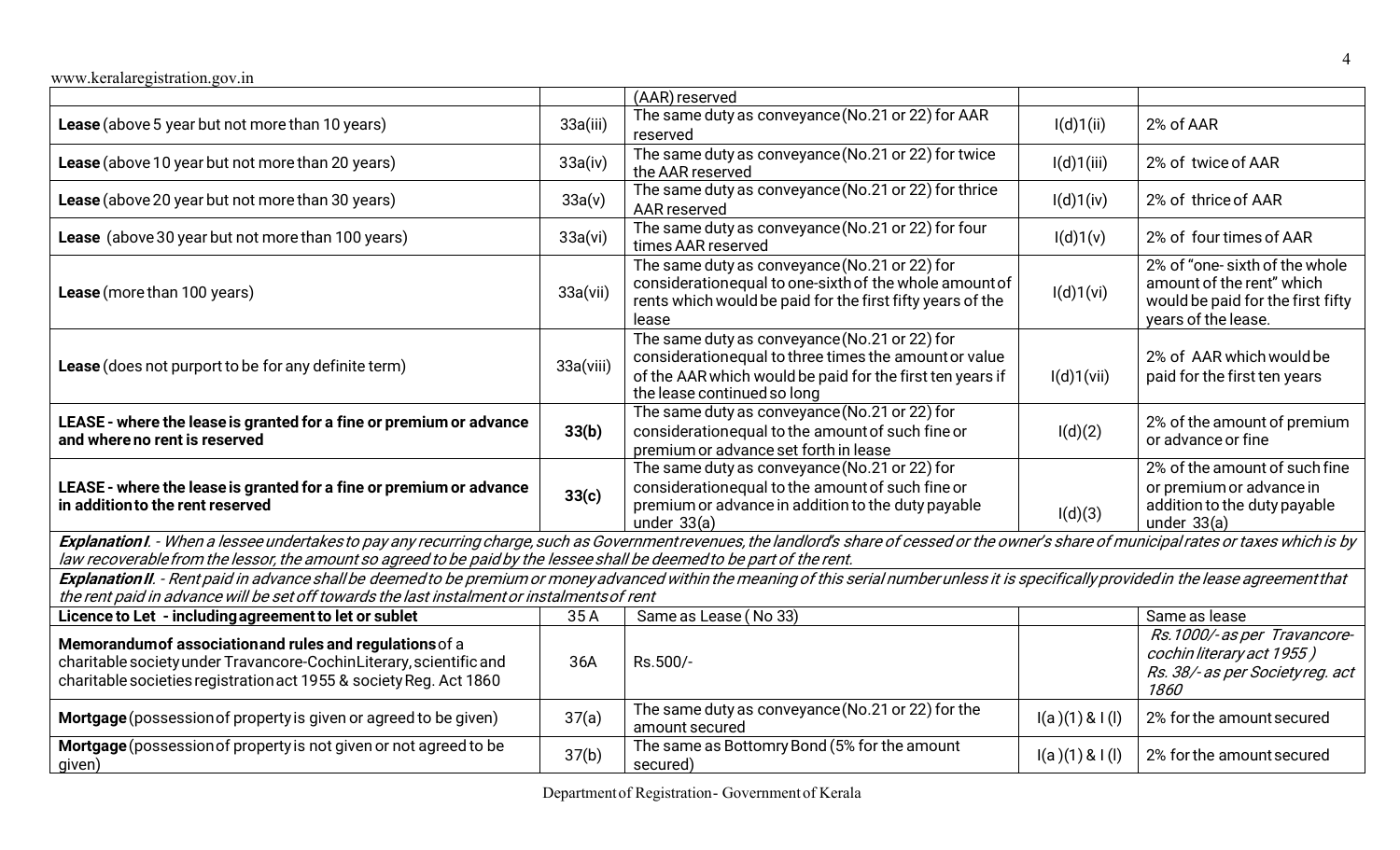| www.keralaregistration.gov.in                                                                                                                                                                                       |           |                                                                                                  |                               |                                                      |  |  |
|---------------------------------------------------------------------------------------------------------------------------------------------------------------------------------------------------------------------|-----------|--------------------------------------------------------------------------------------------------|-------------------------------|------------------------------------------------------|--|--|
| Mortgage (when executed in favour of commercial banks for securing<br>loans)                                                                                                                                        | 37(d)     | 0.5% of the amount secured subjected to maximum Rs.<br>$20,000/-$                                | $I(a)(1)$ Note (ix)           | 1% for the amount secured,<br>maximum Rs. 500/-      |  |  |
| Exemption 1: Instruments executed by persons taking advances from Government for agricultural purposes or by their sureties as security for the purposes or by their security for the<br>repayment of such advances |           |                                                                                                  |                               |                                                      |  |  |
| Exemption 2: Instruments executed for securing agricultural and educational loans granted by commercial banks.                                                                                                      |           |                                                                                                  |                               |                                                      |  |  |
|                                                                                                                                                                                                                     |           | 15 rupees for every rupees 10,000 for the value or fair                                          |                               |                                                      |  |  |
| Partition - where the partition is among all or any of the members of                                                                                                                                               |           | value, whichever is higher, of the separated share or                                            | I(a)1 Note (viii)             | 1% of the fair value or market                       |  |  |
| the family and legal heirs of the deceased family member, if any                                                                                                                                                    | 42 a (ii) | shares of the property, subject to a minimum of rupees                                           | & 1(i)                        | value                                                |  |  |
|                                                                                                                                                                                                                     |           | 1000.                                                                                            |                               |                                                      |  |  |
| <b>Partition</b> – in any other case                                                                                                                                                                                | 42 b      | 6% of Separated Share                                                                            | I(a)(1) & I(i)                | 2% of Separated Share                                |  |  |
| Partnership instrument of partnership deed                                                                                                                                                                          | 43(a)     | Rs.5000/-                                                                                        | I(a)1                         | 2% of value of partnership                           |  |  |
|                                                                                                                                                                                                                     |           |                                                                                                  |                               | property                                             |  |  |
| Dissolution of a partnership deed                                                                                                                                                                                   | 43(b)     | Rs.1000/-                                                                                        | 1(p)                          | 2% of value of partnership<br>property Maximum 200/- |  |  |
| Power of Attorney for sole purpose of Registration                                                                                                                                                                  | 44(a)     | Rs 50/-                                                                                          | I(a)2                         | Rs. 200/-                                            |  |  |
| Power of Attorney authorizing one or more person to act in a single                                                                                                                                                 |           |                                                                                                  |                               |                                                      |  |  |
| transaction                                                                                                                                                                                                         | 44(b)     | Rs 100/-                                                                                         | I(a)2                         | Rs. 200/-                                            |  |  |
| Power of Attorney authorizing not more than 5 person to act in                                                                                                                                                      |           | Rs 600/-                                                                                         |                               |                                                      |  |  |
| general                                                                                                                                                                                                             | 44(c)     |                                                                                                  | I(a)2                         | Rs. 200/-                                            |  |  |
| Power of Attorney authorizing more than 5 but not more than 10                                                                                                                                                      | 44(d)     | Rs 1000/-                                                                                        | I(a)2                         | Rs. 200/-                                            |  |  |
| person to act in general                                                                                                                                                                                            |           |                                                                                                  |                               |                                                      |  |  |
| Power of attorney when given for consideration and authorized to                                                                                                                                                    | 44(e)     | The same duty as conveyance (No.21 or 22) for the fair                                           | I(a)1                         | 2% of value or consideration                         |  |  |
| sell any immovable property                                                                                                                                                                                         |           | value or consideration whichever is higher                                                       |                               | whichever is higher                                  |  |  |
| Power to give authority to sell (other than family)                                                                                                                                                                 | 44 (f)    | The same duty as conveyance (No.21 or 22) for fair<br>value or consideration whichever is higher | Note below $\vert$ (a)<br>(2) | 2% of SD levied subjected to<br>minimum Rs. 200/-    |  |  |
| Power to give authority to sell (among father, mother, wife, husband,                                                                                                                                               |           |                                                                                                  |                               |                                                      |  |  |
| son, daughter, brother, sister)                                                                                                                                                                                     | 44(g)     | Rs 600/- for each person authorized                                                              | $I(a)$ $(2)$                  | Rs 200/-                                             |  |  |
| Re conveyance if the consideration does not exceed Rs. 1000/-                                                                                                                                                       | 47(a)     | The same duty as conveyance (No.21 or 22)                                                        | I(a)(1)                       | 2%                                                   |  |  |
| Re conveyance in other case                                                                                                                                                                                         | 47(b)     | Rs. 200/- (municipal or corporation area); Rs 150/-                                              | I(a)(1)                       | 2%                                                   |  |  |
|                                                                                                                                                                                                                     |           | (panchayatharea)                                                                                 |                               |                                                      |  |  |
| Release When such release operates in favour of any of the members                                                                                                                                                  | 48(a)     | Two rupees for every rupees 1000, subject to a                                                   | I(a)1 note (viii)             | 1% fair value or consideration                       |  |  |
| of the family and/or legal heirs of the deceased family member                                                                                                                                                      |           | minimum of rupees 1000.                                                                          | & I(e)                        | whichever is higher                                  |  |  |
| Release - in any other case                                                                                                                                                                                         | 48(b)     | The same duty as conveyance (No.21 or 22)                                                        | I(a)(1)                       | 2% fair value or consideration                       |  |  |
| Security Bond (when the amount secured does not exceed Rs 1000/-                                                                                                                                                    | 50(a)     | 5% of the amount secured                                                                         | I(a)(1)                       | whichever is higher<br>2% of the amount secured      |  |  |
| <b>Security Bond (in any other case)</b>                                                                                                                                                                            | 50(b)     | Rs 500/-                                                                                         | I(a)(1)                       | 2% of the amount secured                             |  |  |
| Settlement - where the settlement is in favour of any of the members                                                                                                                                                | 51A(a)    | Two rupees for every rupees 1000, subject to a                                                   |                               | I (a)1 note viii &   1% of fair value or market      |  |  |
|                                                                                                                                                                                                                     |           |                                                                                                  |                               |                                                      |  |  |

Departmentof Registration- Governmentof Kerala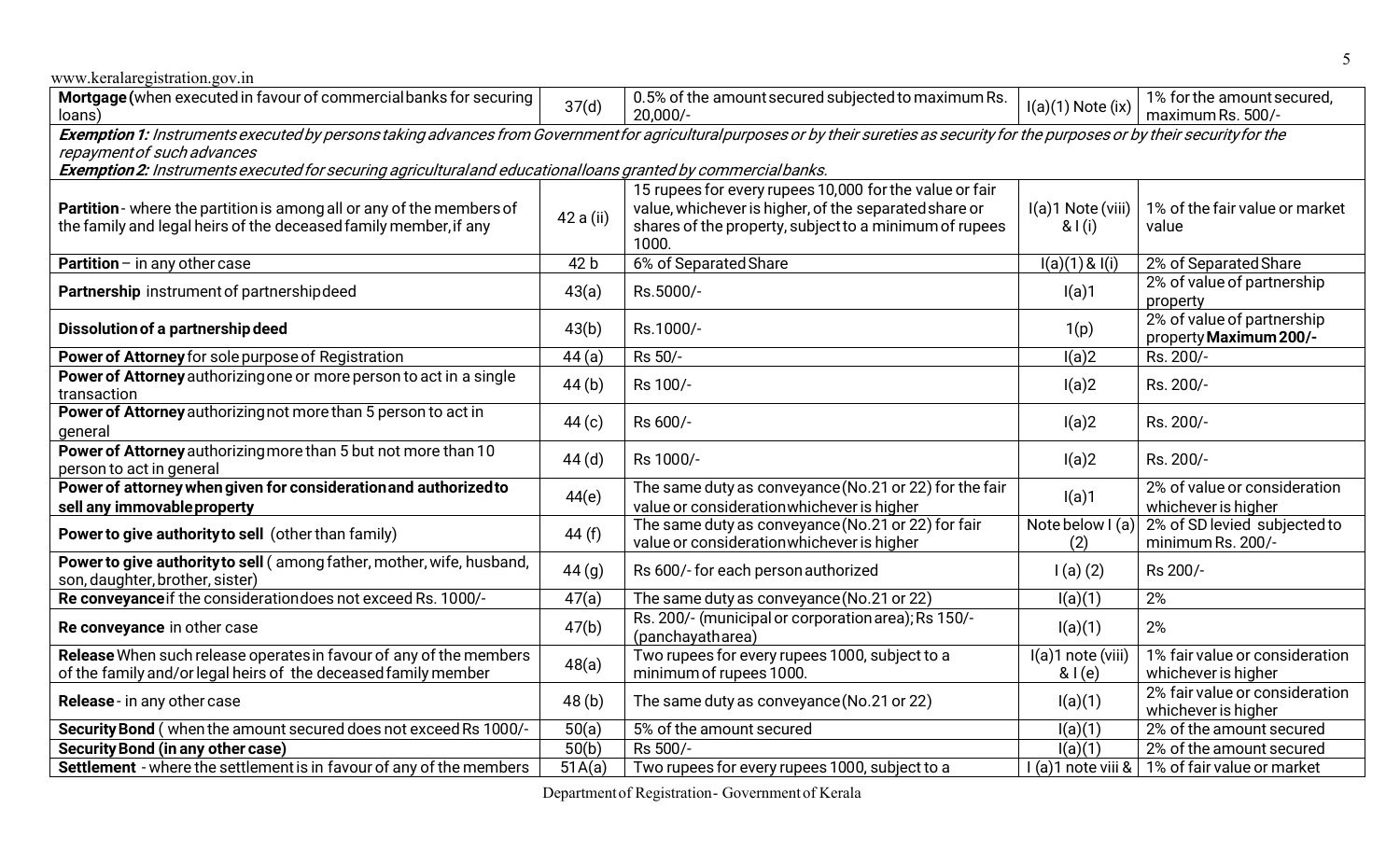| of family and/or legal heirs of the deceased family member                             |                  | minimum of rupees 1000.                                                                                    | $\overline{1(i)}$  | value whichever is higher                                                                               |
|----------------------------------------------------------------------------------------|------------------|------------------------------------------------------------------------------------------------------------|--------------------|---------------------------------------------------------------------------------------------------------|
| Settlement in any other case                                                           | 51 A(b)          | Same duty as BOTTOMRY BOND(SINo 14), i.e. (5% of<br>fair value or market value)                            | I(a)1 & I(j)       | 2% of fair value / market value<br>whichever is higher                                                  |
| <b>Revocation of settlement</b>                                                        | 51 B             | Same duty as BOTTOMRY BOND(SINo 14), i.e. (5% of<br>fair value or market value) subject to maximum Rs.500/ | 1 <sub>(u)</sub>   | Rs 200/- (maximum)                                                                                      |
| Surrender of Lease - when lease is surrendered before the expiry of<br>lease period    | 54(a)            | 1000                                                                                                       | I(a)(1) & I(g)     | 2% of considerationor value of<br>improvements, if not specified<br>fee payable on the original<br>deed |
| Surrender of lease - in any other case                                                 | 54(b)            | Rs. 500/-                                                                                                  | $I(a)(1)$ & $I(g)$ | 2% of considerationor value of<br>improvements, if not specified<br>fee payable on the original<br>deed |
| <b>Transfer of lease</b>                                                               | 56               | Same as conveyancerate (SI No 21/22)                                                                       | 1(a)(1)            | 2% of fair value / consideration<br>whichever is higher                                                 |
| <b>Trust - Declaration of - or concerning any property when made by</b><br>any writing | 57 A             | Same as conveyancerate (SI No 21/22)                                                                       | I(a)(1)            | 2% of the value/trust amount                                                                            |
| Trust - Revocation of -- or concerning any property when made by<br>any writing        | 57B              | Same as conveyancerate (SI No 21/22)                                                                       | I(a)(1)            | 2% of the value/trust amount                                                                            |
| Ratification (Sale, settlement and mortgage)                                           | Sec <sub>4</sub> | Rs 500/-                                                                                                   | $\mathbf{I}(t)$    | Same duty chargeableto<br>original subjected to maximum<br>Rs 500/-                                     |
| Will registration/opening a sealed cover                                               |                  | Nil                                                                                                        | $V(1)$ , $(2)$     | Rs.500/-(for each person)                                                                               |
| cancellation of will                                                                   |                  | Nil                                                                                                        | V(3)               | Rs 500/- (for each person)                                                                              |
| Deposit of sealed cover / withdrawal of sealed cover                                   |                  | Nil                                                                                                        | VI(1), (2)         | Rs 1000/- (for each person)                                                                             |
| Rectification (if no material change is occur)                                         |                  | Nil                                                                                                        | I(s)               | Same duty chargeableto<br>original subjected to maximum<br>Rs 500/-                                     |
| <b>Receipt-</b>                                                                        |                  | Re.1/- (revenue stamp)                                                                                     | 1(a)(1)            | 2% of amount                                                                                            |
| <b>Sale</b>                                                                            | 21/22            | Same as conveyance (SI No 21/22) as the case may be<br>for fair value or consideration whichever is higher | 1(a)(1)            | 2% for fair value or<br>consideration whichever is<br>higher                                            |
| Un valued agreement                                                                    | 5(e)             | Rs 200/-                                                                                                   | I(v)               | Rs 200/-                                                                                                |
| <b>Valued agreement</b>                                                                | 5(e)             | Rs. 200/-                                                                                                  | 1(a)(1)            | 2% of the value in document                                                                             |
| Copying fee for certified copy                                                         | 23               | Rs.50/-                                                                                                    | XII(1)             | (For first 10 pages - Rs. 200/-,                                                                        |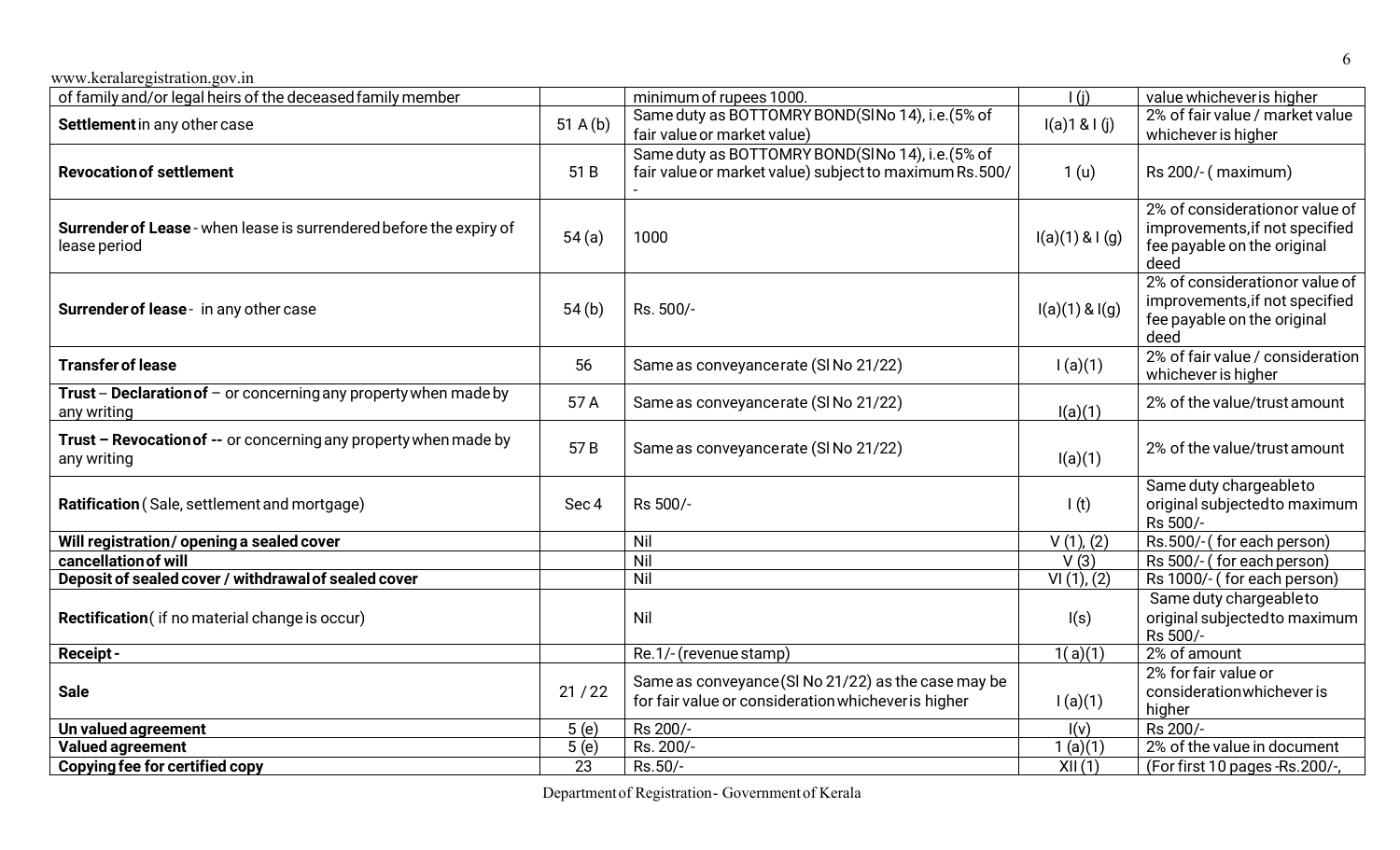|     |                                                                                                     | every additional page above                                                                                                                                 |
|-----|-----------------------------------------------------------------------------------------------------|-------------------------------------------------------------------------------------------------------------------------------------------------------------|
|     |                                                                                                     | first 10 pages - Rs. 5/-) for a                                                                                                                             |
|     |                                                                                                     | document                                                                                                                                                    |
| Nil | XI(1) & (2) a                                                                                       | Rs. 100/-                                                                                                                                                   |
|     | $XI(1)$ & $(2)$ , b                                                                                 | Rs. 250/-                                                                                                                                                   |
|     |                                                                                                     | Rs. 25/- for each year                                                                                                                                      |
| Nil | $XI(1)$ & $(2)$ c                                                                                   | exceeding 30 years in addition<br>to Rs.250/-                                                                                                               |
| Nil | XI(3)                                                                                               | Rs.10/-                                                                                                                                                     |
| Nil | I(w)                                                                                                | Re 10/- per one sheet                                                                                                                                       |
| Nil | 1(x)                                                                                                | 10% of the amount paid<br>subjected to maximum<br>Rs.500/-                                                                                                  |
| Nil | $\mathbf{H}$                                                                                        | Rs 100/-                                                                                                                                                    |
| Nil | IV(1)                                                                                               | Rs 50/-                                                                                                                                                     |
| Nil | IV(2)                                                                                               | Rs 100/-<br>$+$<br>Rs. 200/- for each document                                                                                                              |
|     |                                                                                                     | Rs 200/-                                                                                                                                                    |
|     |                                                                                                     | Rs 100/-                                                                                                                                                    |
|     |                                                                                                     | Rs 100/-                                                                                                                                                    |
|     |                                                                                                     | Rs 500/-                                                                                                                                                    |
|     |                                                                                                     | Rs.100/-                                                                                                                                                    |
|     |                                                                                                     | Rs 100/-                                                                                                                                                    |
|     |                                                                                                     | Rs 50/- for every 30 days or                                                                                                                                |
|     |                                                                                                     | part maximum Rs 200/-                                                                                                                                       |
|     |                                                                                                     | Rs 50/-                                                                                                                                                     |
|     |                                                                                                     | Rs 50/-                                                                                                                                                     |
|     |                                                                                                     |                                                                                                                                                             |
|     |                                                                                                     | Rs.20/-                                                                                                                                                     |
|     |                                                                                                     |                                                                                                                                                             |
|     | XIV A                                                                                               | Rs.100/-                                                                                                                                                    |
|     |                                                                                                     | Rs 1000/-                                                                                                                                                   |
|     |                                                                                                     |                                                                                                                                                             |
|     | Nil<br>Nil<br>Same as SI No 44<br>Same as SI No 44<br>Nil<br>Nil<br>Nil<br>Nil<br>Nil<br>Nil<br>Nil | XII(2)<br>$\mathbf{III}$<br>VII(1)<br>VII(2)<br>VIII 1(a)<br>VIII 1(b)<br>VIII(3)<br>IX<br>XIII (1 to 5)<br>XIII A<br>$XIV$ (c, d, e, f)<br>$XV(1)$ & $(2)$ |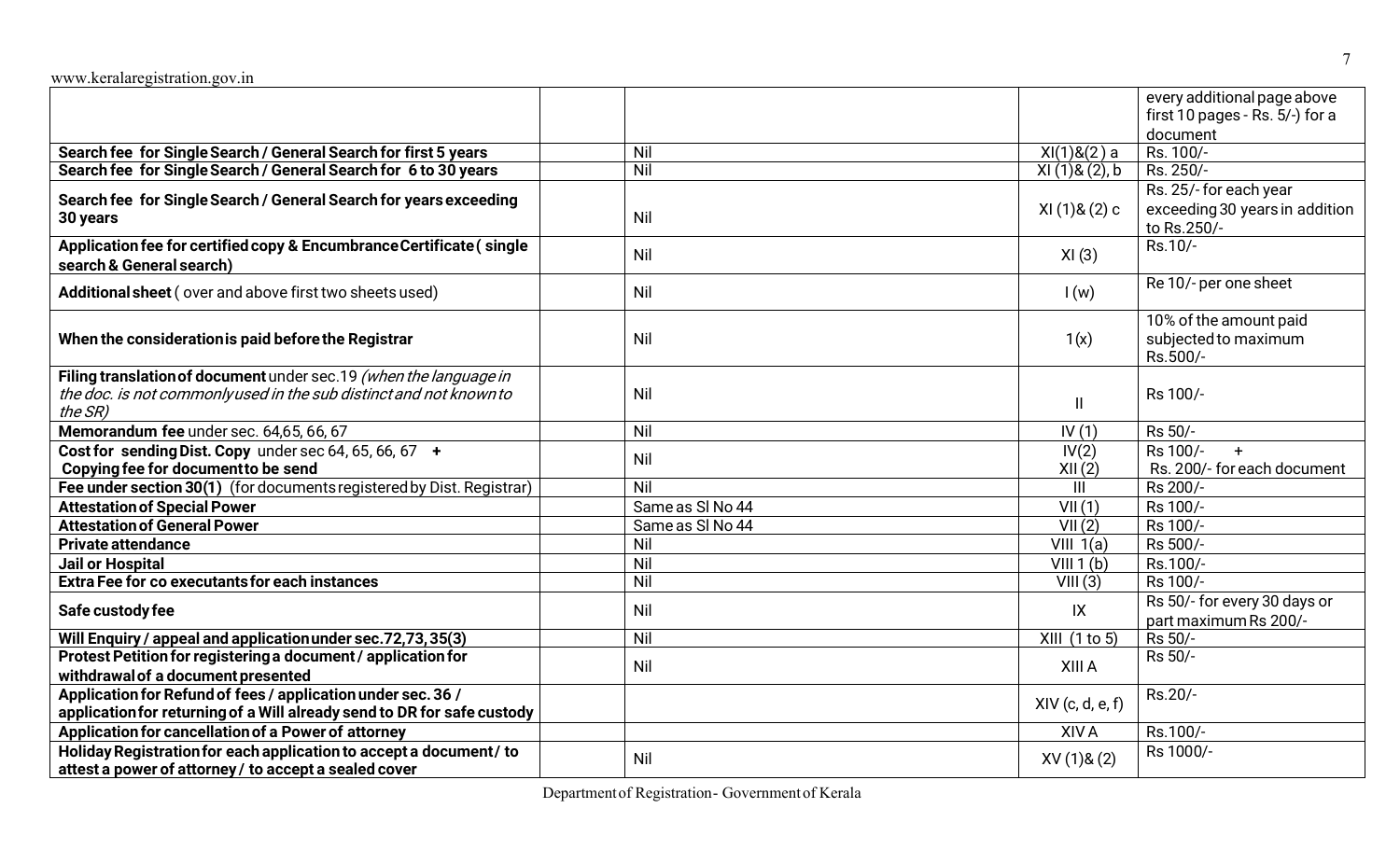| www.keralaregistration.gov.in                                                                                                                                                                                                                                                                                               |                                                              |                 |                                                                                                                               |                                                                                                                                                                                                                 |                              |  |
|-----------------------------------------------------------------------------------------------------------------------------------------------------------------------------------------------------------------------------------------------------------------------------------------------------------------------------|--------------------------------------------------------------|-----------------|-------------------------------------------------------------------------------------------------------------------------------|-----------------------------------------------------------------------------------------------------------------------------------------------------------------------------------------------------------------|------------------------------|--|
| On every application for holiday registration, an additional fee equal to 1/2 of the DA admissibleunder TA rules to<br>XV A (1), (2), (3)<br>officers who attend office shall be levied.                                                                                                                                    |                                                              |                 | 1/2 DA as remuneration, (maximumone DA as<br>remuneration to be appropriated, extra levied<br>should be remitted to treasury) |                                                                                                                                                                                                                 |                              |  |
| Filing translation of power of attorney (when the language in the doc.<br>is not commonly used in the sub distinct and not known to the SR) I<br>Nil<br>filing special power produced along with a document                                                                                                                 |                                                              |                 |                                                                                                                               |                                                                                                                                                                                                                 | Rs 500/-                     |  |
| Cost of a copying sheet<br>XX                                                                                                                                                                                                                                                                                               |                                                              |                 |                                                                                                                               |                                                                                                                                                                                                                 | Rs. 10/- per one sheet       |  |
| Survey plan presented along with a document                                                                                                                                                                                                                                                                                 |                                                              |                 |                                                                                                                               | XXI                                                                                                                                                                                                             | Rs.50/-                      |  |
| <b>TRR</b>                                                                                                                                                                                                                                                                                                                  | Nil                                                          |                 |                                                                                                                               | XIX                                                                                                                                                                                                             | Rs. 50/-                     |  |
| Documents securing agricultural loans through co op societies and Housing loan through housing co op societies (including their release)<br>(principal amount up to Rs 2 lakh)                                                                                                                                              |                                                              |                 |                                                                                                                               | 1(a)(1)<br>note vii                                                                                                                                                                                             | 1% of the value              |  |
| Documents securing agricultural loans through co op societies and Housing loan through housing co op societies (including their release)<br>(principal amount above Rs 2 lakh)                                                                                                                                              | I(a)(1)                                                      | 2% of the value |                                                                                                                               |                                                                                                                                                                                                                 |                              |  |
| For proceeding to and returning from PA / Jail/Hospital (for SR and Peon separately) for each application.<br>VIII 4,5,6,7<br>If attends at the same time at two or more residence in same village only one TA, which shall be recovered in equal<br>shares from several applicants. (no TA, if the party arranged vehicle) |                                                              |                 |                                                                                                                               | Actual TA + (half DA as additional remuneration<br>/ PA) (maximumone DA as remuneration to be<br>appropriated, extra levied should be remitted to<br><i>treasury)</i><br>(no TA, if the party arranged vehicle) |                              |  |
|                                                                                                                                                                                                                                                                                                                             | SPECIAL MARRIAGERULES (GO(P) No. 7/2013/ Law, dt 26-11-2013) |                 |                                                                                                                               |                                                                                                                                                                                                                 |                              |  |
| Special Marriage Notice (paid by the parties)                                                                                                                                                                                                                                                                               | Nil                                                          |                 |                                                                                                                               | GOP 7/13/ law<br>dt 26-11-13                                                                                                                                                                                    | Rs 100/-                     |  |
| Solemnization/Registration of marriage (paid by the parties)                                                                                                                                                                                                                                                                | Nil                                                          |                 |                                                                                                                               | $-do-$                                                                                                                                                                                                          | Rs 1000/-                    |  |
| Fee for search (special marriage) (paid by the applicant)                                                                                                                                                                                                                                                                   | Nil                                                          |                 |                                                                                                                               | $-do-$                                                                                                                                                                                                          | RS 100/- for each year       |  |
| Copying fee (special marriage) (paid by the applicant)                                                                                                                                                                                                                                                                      | Rs 50/- stamp paper                                          |                 |                                                                                                                               | $-do-$                                                                                                                                                                                                          | Rs 100/-                     |  |
| Nil<br>Solemnization/registration outside of office (paid by the parties)                                                                                                                                                                                                                                                   |                                                              |                 | $-do-$                                                                                                                        | Rs 1000/- as TA to Marriage<br>officer and Rs 1000/- as fee                                                                                                                                                     |                              |  |
| Recording objection (paid by the objector)                                                                                                                                                                                                                                                                                  | Nil                                                          |                 |                                                                                                                               | $-do-$                                                                                                                                                                                                          | Rs 100/-(for each objection) |  |
| Enquiry in to objection (paid by the objector)                                                                                                                                                                                                                                                                              | Nil                                                          |                 |                                                                                                                               | $-do-$                                                                                                                                                                                                          | Rs 500/- (for each enquiry)  |  |
|                                                                                                                                                                                                                                                                                                                             | Nil                                                          |                 |                                                                                                                               |                                                                                                                                                                                                                 |                              |  |
| Summons to EACH witnesses (paid by the objector)                                                                                                                                                                                                                                                                            | <b>KERALA CHITTY RULE 2012,</b>                              |                 |                                                                                                                               | --do--                                                                                                                                                                                                          | Rs 100/- (for each notice)   |  |

Departmentof Registration- Governmentof Kerala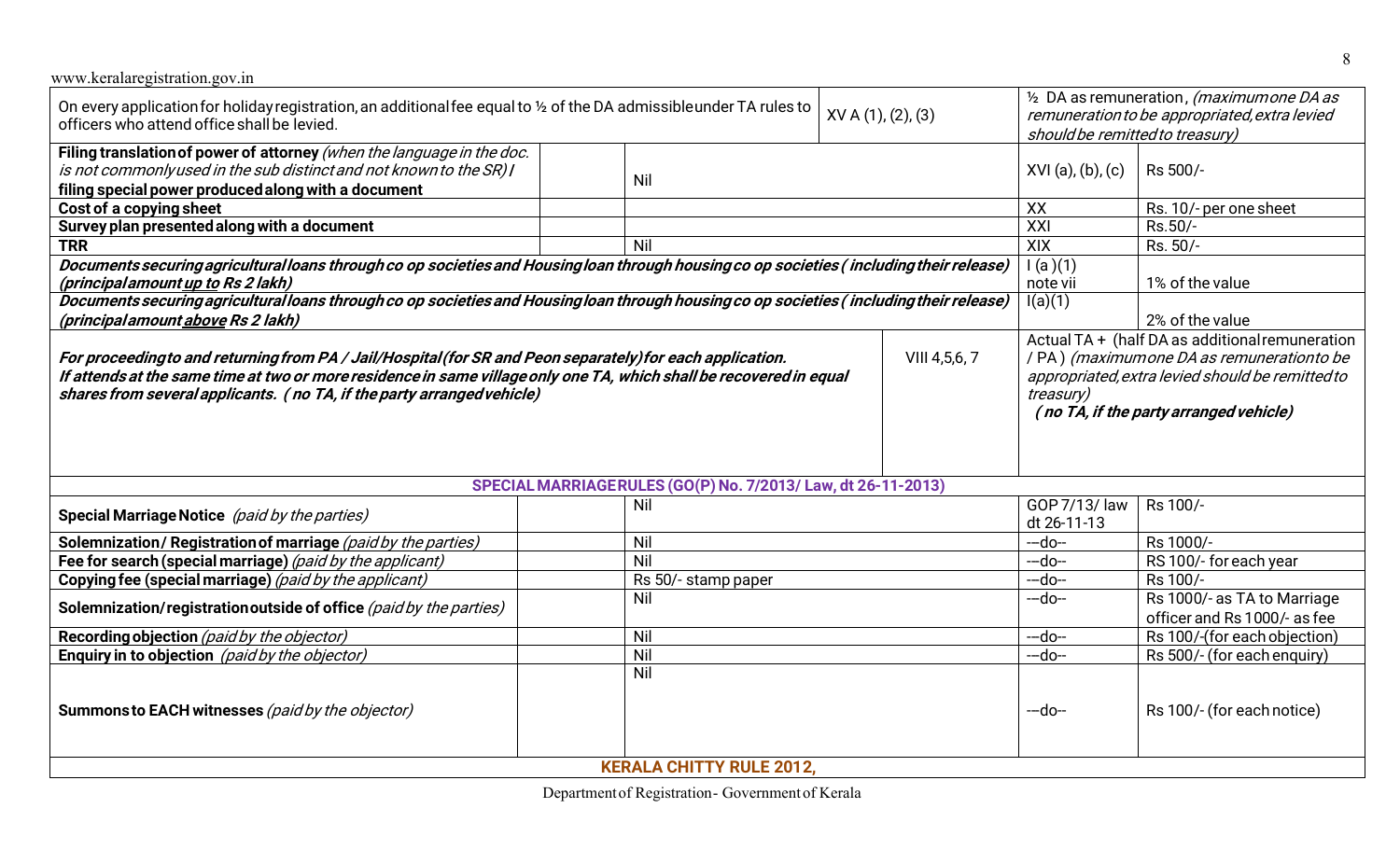|               |                |                                                                                                                                     |                                    | The following fees (GO(P) 94/2012/TD dt 04/06/2012) w.e.f 04/06/2012) are again implemented due to the stay order from Hon. High Court on 18/03/2014 to the chitty fee amendment<br>through SRO No. 1007/2013 dt 18/12/2013 in Kerala Gazette.,) compoundingfee under Kerala chit fund rule, appendix III, GO(P) No.63/2016/TDdt 07/06/2016 |                                                                                           |          |
|---------------|----------------|-------------------------------------------------------------------------------------------------------------------------------------|------------------------------------|---------------------------------------------------------------------------------------------------------------------------------------------------------------------------------------------------------------------------------------------------------------------------------------------------------------------------------------------|-------------------------------------------------------------------------------------------|----------|
|               |                | <b>Filing chitty agreement (Variola)</b>                                                                                            | Kerala Stamp<br>Act<br>Schedule 19 | Rs.50/-for every Rs.1000/-or part of<br>the total amount subscribed - (5% of Chit amount)-<br>(w.e.f 01/04/2014 by Finance bill 2014)                                                                                                                                                                                                       | <b>Kerala Chitty</b><br>rule 2012 -<br>rule 44<br>(appendix II)<br>under section<br>w.e.f | Rs.10/-  |
|               |                |                                                                                                                                     |                                    |                                                                                                                                                                                                                                                                                                                                             | 18/03/2014                                                                                |          |
|               |                | For the inspection of immovable property proposed to be offered as security under section 20                                        |                                    |                                                                                                                                                                                                                                                                                                                                             | $-do-$                                                                                    | Rs.25/-  |
| $\mathbf{II}$ |                | For the application for previous sanction to commence or conduct chit under section 4 (2)                                           |                                    |                                                                                                                                                                                                                                                                                                                                             | $-do-$                                                                                    | Rs.25/-  |
| III           |                | For filing chit agreement under section 7(1)                                                                                        |                                    |                                                                                                                                                                                                                                                                                                                                             | $-do-$                                                                                    | Rs.10/-  |
| IV            |                | For issuing certificate of commencement of Chit Business under section 9(2)                                                         |                                    | (in form VI)                                                                                                                                                                                                                                                                                                                                |                                                                                           |          |
|               | A              | Chit amount does not exceed Rs.5000/-                                                                                               |                                    |                                                                                                                                                                                                                                                                                                                                             | $-do-$                                                                                    | Rs.10/-  |
|               | B              | Chit amount exceeds Rs.5000/-but below Rs. 10000/-<br>$-do-$                                                                        |                                    |                                                                                                                                                                                                                                                                                                                                             |                                                                                           | Rs.25/-  |
|               | $\mathsf C$    | Chit amount exceeds Rs.10000/-but below Rs. 15000/-                                                                                 |                                    |                                                                                                                                                                                                                                                                                                                                             |                                                                                           | Rs.50/-  |
|               | D              | Chit amount exceeds Rs.15000/-but below Rs. 20000/-                                                                                 | $-do-$                             | Rs.100/-                                                                                                                                                                                                                                                                                                                                    |                                                                                           |          |
|               | E              | Chit amount exceeds Rs.20000/-but below Rs. 25000/-                                                                                 | $-do-$                             | Rs.150/-                                                                                                                                                                                                                                                                                                                                    |                                                                                           |          |
|               | $\overline{F}$ | Chit amount exceeds Rs.25000/-but below Rs. 100000/-                                                                                |                                    |                                                                                                                                                                                                                                                                                                                                             |                                                                                           | Rs.250/- |
|               | G              | Chit amount exceeds Rs.100000/-                                                                                                     |                                    |                                                                                                                                                                                                                                                                                                                                             | $-do-$                                                                                    | Rs.750/- |
| $\vee$        |                | For a filing a certificate under section 10 (2)                                                                                     | $(in form VII)$ ,                  | (furnished to every subscriber a copy of chit agreement)                                                                                                                                                                                                                                                                                    | $-do-$                                                                                    | $Rs.2/-$ |
| VI            |                | For filing a minutes proceedings under section 17 & rule 18<br>$-do-$                                                               |                                    |                                                                                                                                                                                                                                                                                                                                             |                                                                                           | $Rs.2/-$ |
| VII           |                | For every application For Registration of alteration, addition, or omission of any provision in chit agreement rule 15(1)<br>$-do-$ |                                    |                                                                                                                                                                                                                                                                                                                                             |                                                                                           | Rs.10/-  |
| VIII          | $\mathsf{A}$   | A copy of each entry relating to removal of defaulting subscriber sec 28(3)<br>$-do-$                                               |                                    |                                                                                                                                                                                                                                                                                                                                             |                                                                                           | Rs.2/-   |
|               | $\mathsf B$    | A true copy of each entry relating to the substitution of a subscriber sec 29(2)                                                    |                                    |                                                                                                                                                                                                                                                                                                                                             | $-do-$                                                                                    | Rs.2/-   |
|               | $\mathsf C$    | A true copy entry relating to transfer of right of a foreman sec 37<br>$-do-$                                                       |                                    |                                                                                                                                                                                                                                                                                                                                             |                                                                                           | Rs.2/-   |
|               | D              | A copy of entry relating to transfer of non prized subscribers right sec 37<br>$-do-$                                               |                                    |                                                                                                                                                                                                                                                                                                                                             |                                                                                           | $Rs.2/-$ |
|               | $\mathsf E$    | A true copy of assent of non prized subscribers and unpaid prized subscribers for withdrawal of a foreman sec 41<br>$-do-$          |                                    |                                                                                                                                                                                                                                                                                                                                             |                                                                                           | $Rs.2/-$ |
|               | F.             | A true copy of consent of all non prized or unpaid prized subscribers to the termination of chit sec 41                             | $-do-$                             | Rs.2/-                                                                                                                                                                                                                                                                                                                                      |                                                                                           |          |
|               | G              | each petition protesting against or objecting to the orders passed or proposed to be passed by Registrar,<br>$-do-$                 |                                    |                                                                                                                                                                                                                                                                                                                                             |                                                                                           | Rs.2/-   |
| IX            |                | For the audit and filing balance sheet of chit sec 24(4) or sec 61(4) for each audit                                                |                                    |                                                                                                                                                                                                                                                                                                                                             |                                                                                           |          |
|               | A              | Chit amount does not exceed Rs 5000/-                                                                                               |                                    |                                                                                                                                                                                                                                                                                                                                             | $-do-$                                                                                    | Rs.25/-  |
|               | B              | Chit amount exceed Rs 5000/- not exceed Rs 15000/-                                                                                  |                                    |                                                                                                                                                                                                                                                                                                                                             | $-do-$                                                                                    | Rs.60/-  |
|               | $\mathsf{C}$   | Chit amount exceed Rs 15000/- not exceed Rs 25000/-                                                                                 |                                    |                                                                                                                                                                                                                                                                                                                                             | $-do-$                                                                                    | Rs.120/- |
|               | D              | Chit amount exceed Rs 25000/- not exceed Rs 50000/-                                                                                 |                                    |                                                                                                                                                                                                                                                                                                                                             | $-do-$                                                                                    | Rs.200/- |
|               | E.             | Chit amount exceed Rs 50000/- not exceed Rs 100000/-                                                                                |                                    |                                                                                                                                                                                                                                                                                                                                             | $-do-$                                                                                    | Rs.500/- |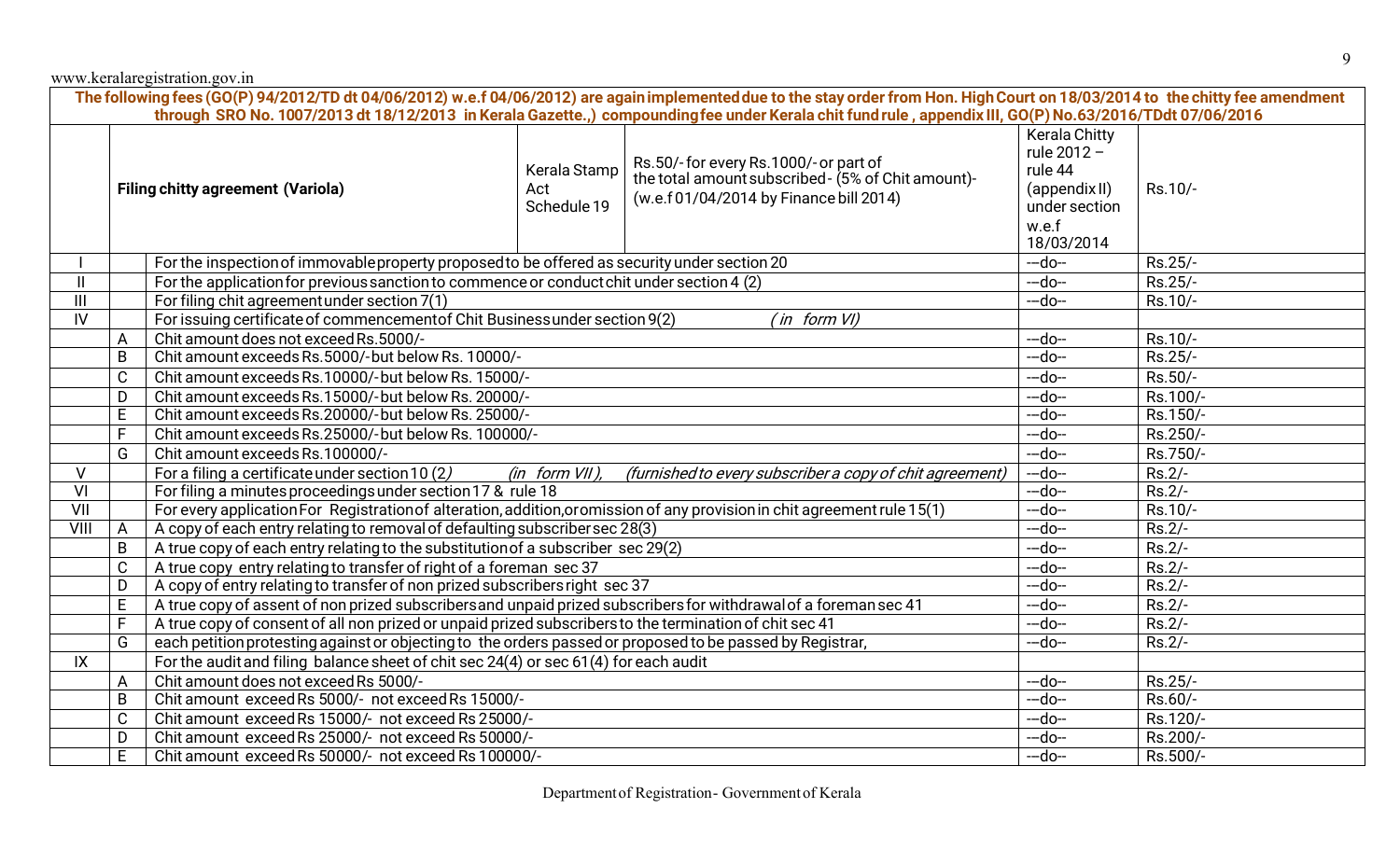|                | F.              | In any other case                                                                                                                       | --do--       | Rs.1000/-                                       |
|----------------|-----------------|-----------------------------------------------------------------------------------------------------------------------------------------|--------------|-------------------------------------------------|
| X              |                 | For each inspection of records of a chit under sec 62                                                                                   | $-do-$       | Rs.3/-                                          |
| $\overline{X}$ |                 | For every hundred words or fraction there of an copy or extract of a records relating to a chit furnished under sec 62                  | $-do-$       | $RS. 1/-$                                       |
| XII            |                 | For every hundred words or fraction there of certified copy any order / award made by Registrar sec 69                                  | $-do-$       |                                                 |
| XIII           |                 | For every appeal to state Govt under sec. 74                                                                                            | $-do-$       | Rs.10/-                                         |
|                |                 | COMPUNDINGFEE FOR offences punishable under 76(1) of chits fund act 1982                                                                |              | As per order No. GO(P) 63/2016/TD dated         |
|                |                 |                                                                                                                                         |              | 07/06/2016, Kerala chit fund Rule, Appendix III |
|                |                 | Invitation for subscription without previous sanction (Section 4)                                                                       | Appendix III | Rs.5000/-                                       |
|                | $\overline{2}$  | Failure to maintain minimum capital requirement or reserve fund (section 8)                                                             | Appendix III | Rs.5000/-                                       |
|                | 3               | Commencement of chits without obtaining certificate of commencement (section 9)                                                         | Appendix III | Rs.5000/-                                       |
|                | $\overline{4}$  | Doing chit business without using / doing other business with using the words chits / chit funds/chitty/kuri(section 11)                | Appendix III | Rs.5000/-                                       |
|                | 5               | Opening place of business without prior approval (section 19)                                                                           | Appendix III | Rs.5000/-                                       |
|                | 6               | Failure on the part of foreman to full filling duties under section 22                                                                  | Appendix III | Rs.5000/-                                       |
|                | $\overline{7}$  | Failure on the part of foreman to maintaining records under section 24                                                                  | Appendix III | Rs.500/-                                        |
|                | 8               | Failure on the part of foreman to pay the amount due to defaulting subscribers under section 30                                         | Appendix III | Rs.1000/-                                       |
|                | 9               | Failure on the part of foreman in depositing future subscription/withdrawing the same for other than for payment of future              | Appendix III | Rs 500/-                                        |
|                |                 | subscription under section 33(4)                                                                                                        |              |                                                 |
|                | 10 <sup>°</sup> | Failure on the part of foreman to comply with the directions contained in an order made under section 46(2)/46(3)                       | Appendix III | Rs 5000/-                                       |
|                | 11              | Failure on the part of foremanto act as provided in section 61(5)                                                                       | Appendix III | Rs.500/-                                        |
| $2^{\circ}$    |                 | COMPUNDINGFEE FOR offences punishable under 76(2) of chits fund act 1982                                                                |              | As per order No. GO(P) 63/2016 /TD dated        |
|                |                 |                                                                                                                                         |              | 07/06/2016, Kerala chit fund rule, appendix III |
|                | 1 a             | Failure on the part of foreman filing a certificate under section 10(2) within 15 days after close of the month of 1 <sup>st</sup> draw | Appendix III | Rs.1000/-                                       |
|                | 1b              | Failure on the part of foreman filing a copy of minutes under section 18 within 21 days from the date of draw                           | Appendix III | Rs.500/-                                        |
|                | 1 <sub>c</sub>  | Failure on the part of foreman to making an entry of removal of subscriber under section 28(3) within 14 days from the date of          | Appendix III | Rs.1000/-                                       |
|                |                 | removal                                                                                                                                 |              |                                                 |
|                | 1d              | Failure on the part of foreman to making an entry of substitution of subscriber under section 29(2) within 14 days from the             | Appendix III | Rs.1000/-                                       |
|                |                 | date of substitution                                                                                                                    |              |                                                 |
|                | 1e              | Failure on the part of foreman to filing the entry of transfer of right under section 34,35,37 within 15 days                           | Appendix III | Rs.1000/-                                       |
|                | 1 <sup>f</sup>  | Failure on the part of foreman to filing a copy of assent under section 26 or consent under section 40(b), 41 within 14 days            | Appendix III | Rs.1000/-                                       |
|                |                 | from the date of such consent / assent                                                                                                  |              |                                                 |
|                | $\overline{2}$  | Irregular maintenance of chit records, for each record                                                                                  | Appendix III | Rs.2000/-                                       |
|                | 3a              | Omission on the part of foreman in issuing a copy of registered chit agreement under section 10(1)                                      | Appendix III | Rs.1000/-                                       |
|                | 3b              | Omission on the part of foreman in issuing a copy of resolution under section 38(4)                                                     | Appendix III | Rs.1000/-                                       |
|                | $\overline{4}$  | Foreman fails to comply with the requirements of the chit agreement regarding the date, time and place at which chit is to be           | Appendix III | Rs.3000/-                                       |
|                |                 | drawn / requirements of any direction given under section 38(3)                                                                         |              |                                                 |
| 3              |                 | COMPUNDINGFEE FOR offences punishable under 76(3) of chits fund act 1982                                                                |              | As per order No. GO(P) 63/2016 /TD dated        |